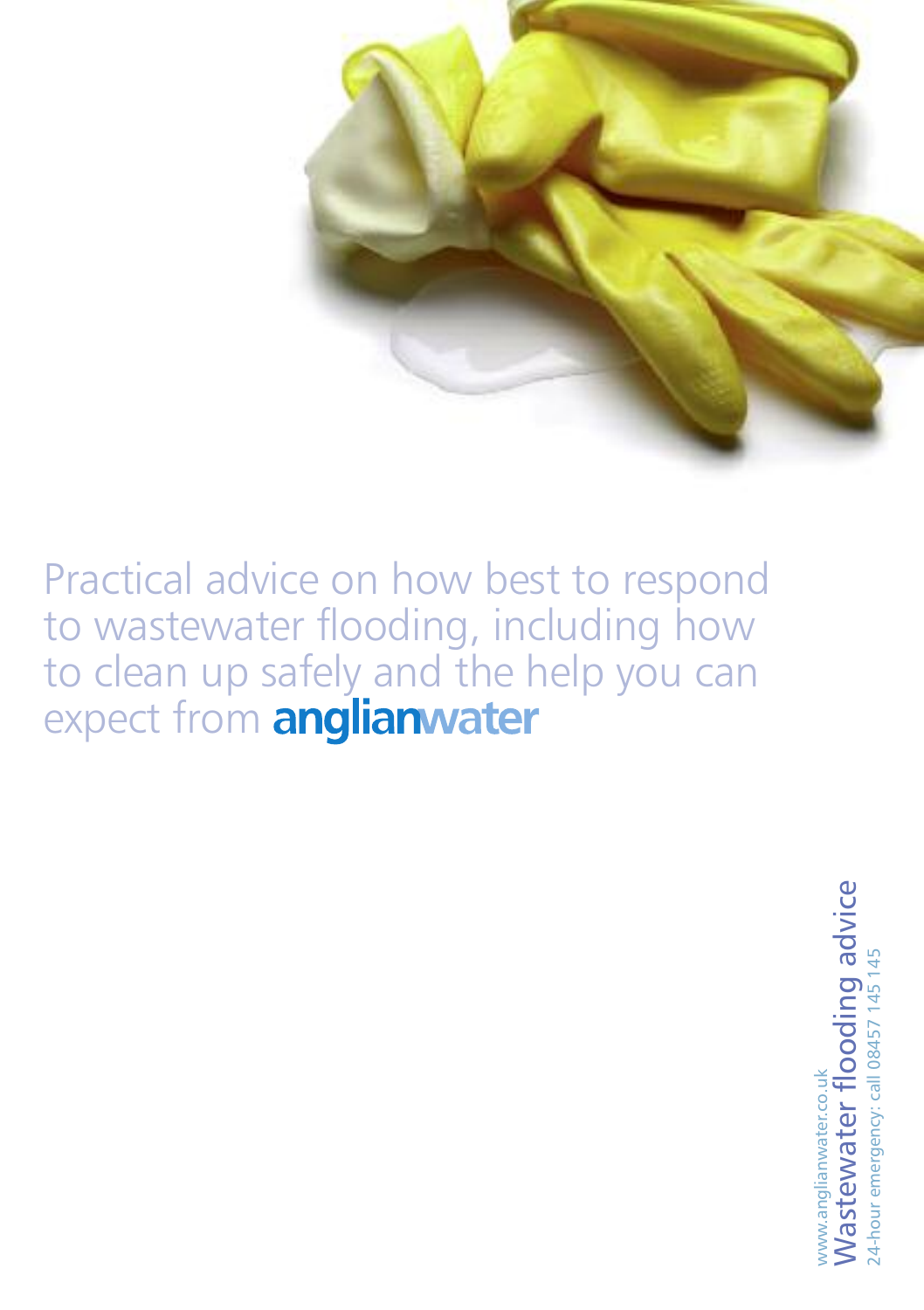Flooding from the public sewer (whether foul or surface water, internal or external) is something that we try very hard to prevent but unfortunately it can still happen.

What causes flooding?

Sewers can easily become blocked if waste fat, oils and grease are poured down a sink, or if items such as disposable nappies, cotton buds or sanitary products are flushed down a toilet.

In addition, large amounts of rainwater going into the sewers from roofs, drives, paths and roads can result in the sewers overflowing and causing flooding of the surrounding area.

### Is the flooding affecting your property internal or external?

Flooding can be described as being:

Internal – where wastewater has entered your property through doorways, air bricks, cable ducts or other means;

External – where wastewater has flooded your garden, but has not entered your property.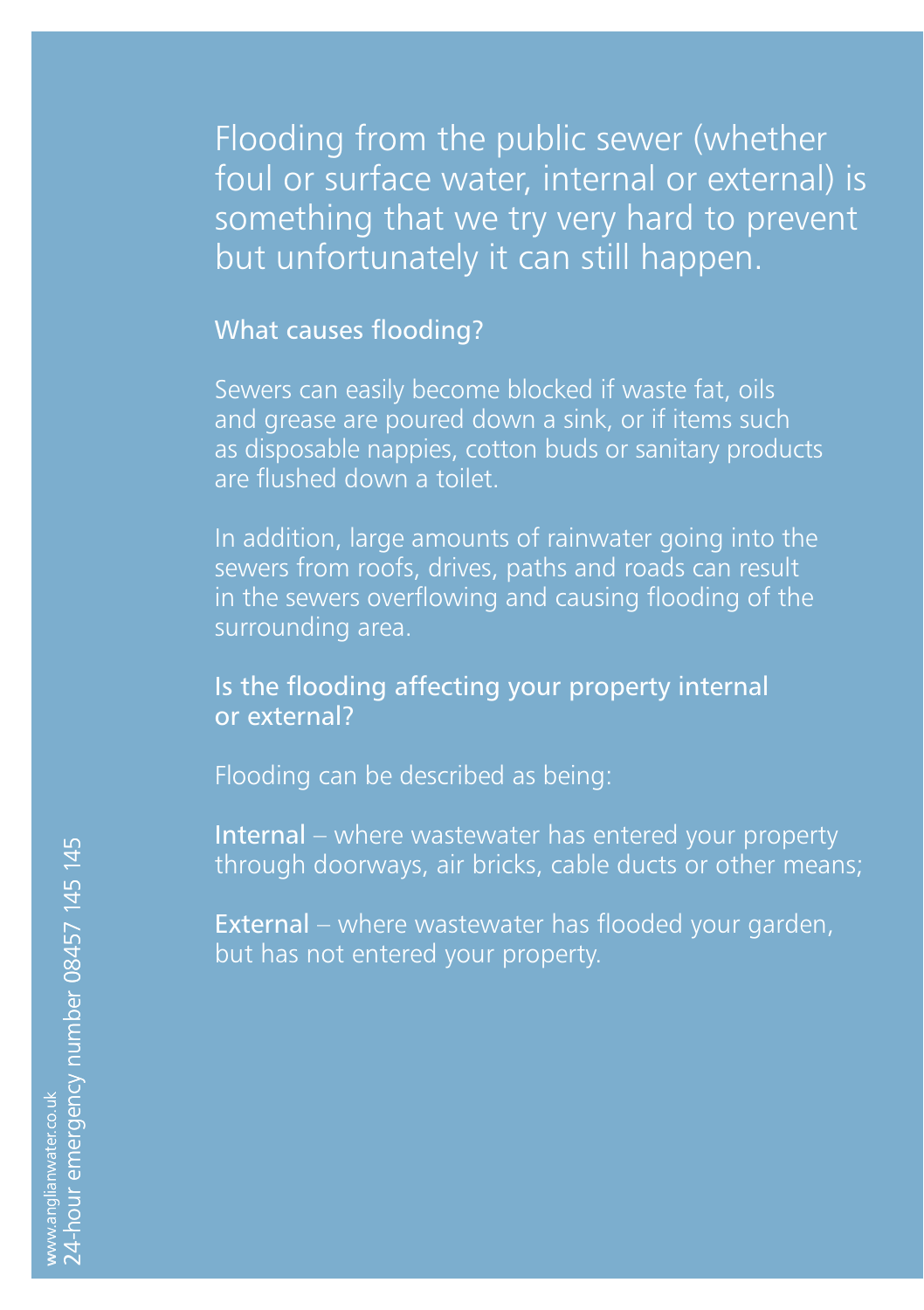Important advice – contact your own insurance company.

In all cases of wastewater flooding, we recommend that you contact your insurance company which will provide help and advice with making a claim.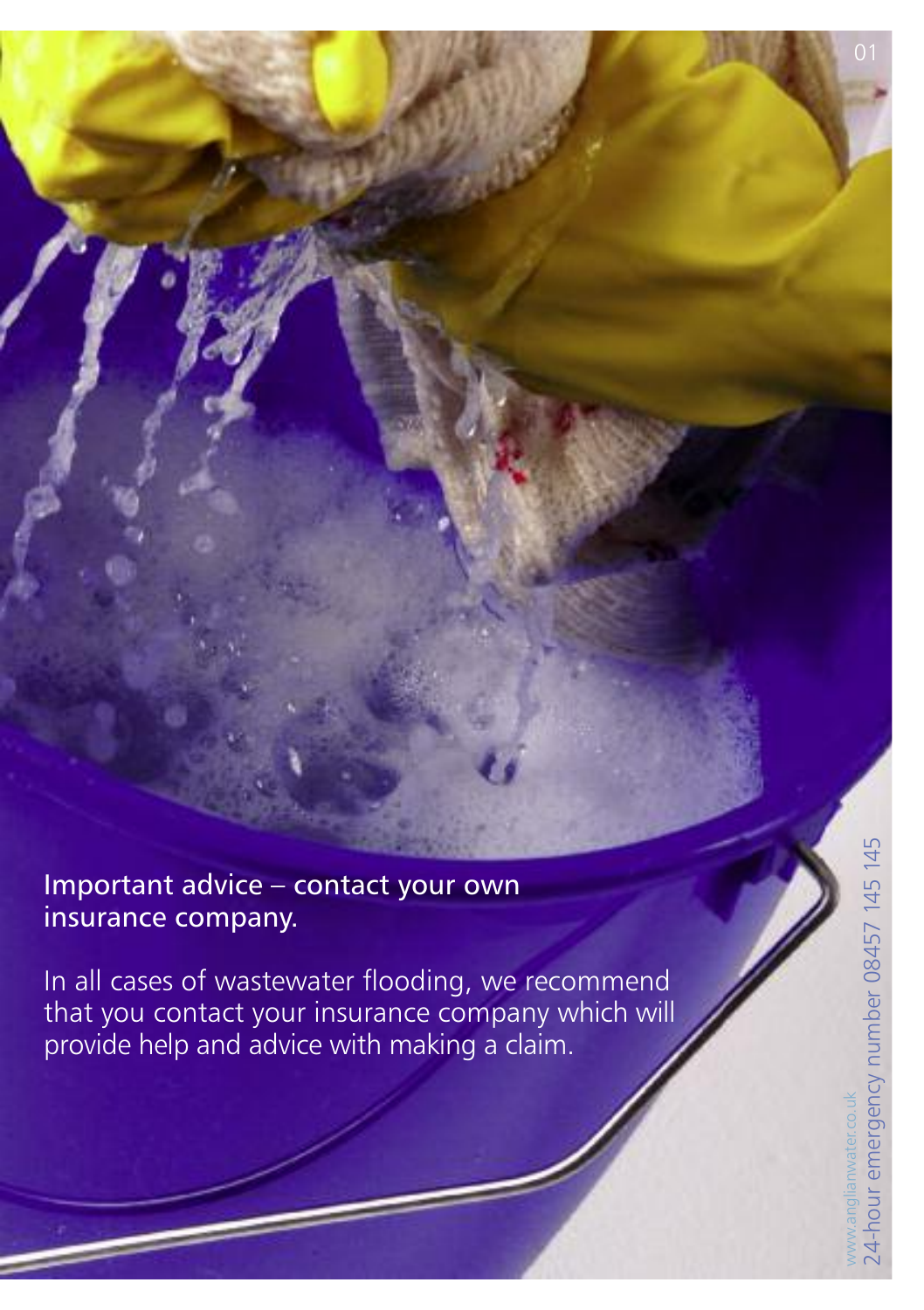# Who is responsible for the sewerage system?

The network of sewers and drains which takes wastewater away from your property are part-public and part-privately owned.

The large sewers, normally found under roads or pavements, are in most cases owned by Anglian Water. We maintain them and are responsible for clearing blockages and repairing bursts or collapses.

Most drains or sewers which carry wastewater and rainwater from your property to the point where it discharges into our sewer in the road are classed as 'private'. It is your responsibility to maintain them.

You may share a private sewer with one or more of your neighbours, in which case responsibility for maintenance is shared between you.

In some cases, for example, housing estates or in older parts of towns and villages, the whole network of sewers and drains is private and the responsibility for maintaining them is split between the owners of all the properties connected to that network.

### Who's responsible for what?



In properties built before 1 October 1937, the sections in the diagram coloured light blue are the owner's responsibility (Pipes A and B);

In properties built after 1 October 1937 the sections in the diagram coloured



light blue are the owner's responsibility (Pipes A and B plus the pipe which takes flows from  $A + B$ ).

In the majority of cases, Anglian Water's responsibility on both diagrams is shown in dark blue. If in doubt, please call us on 08457 145 145.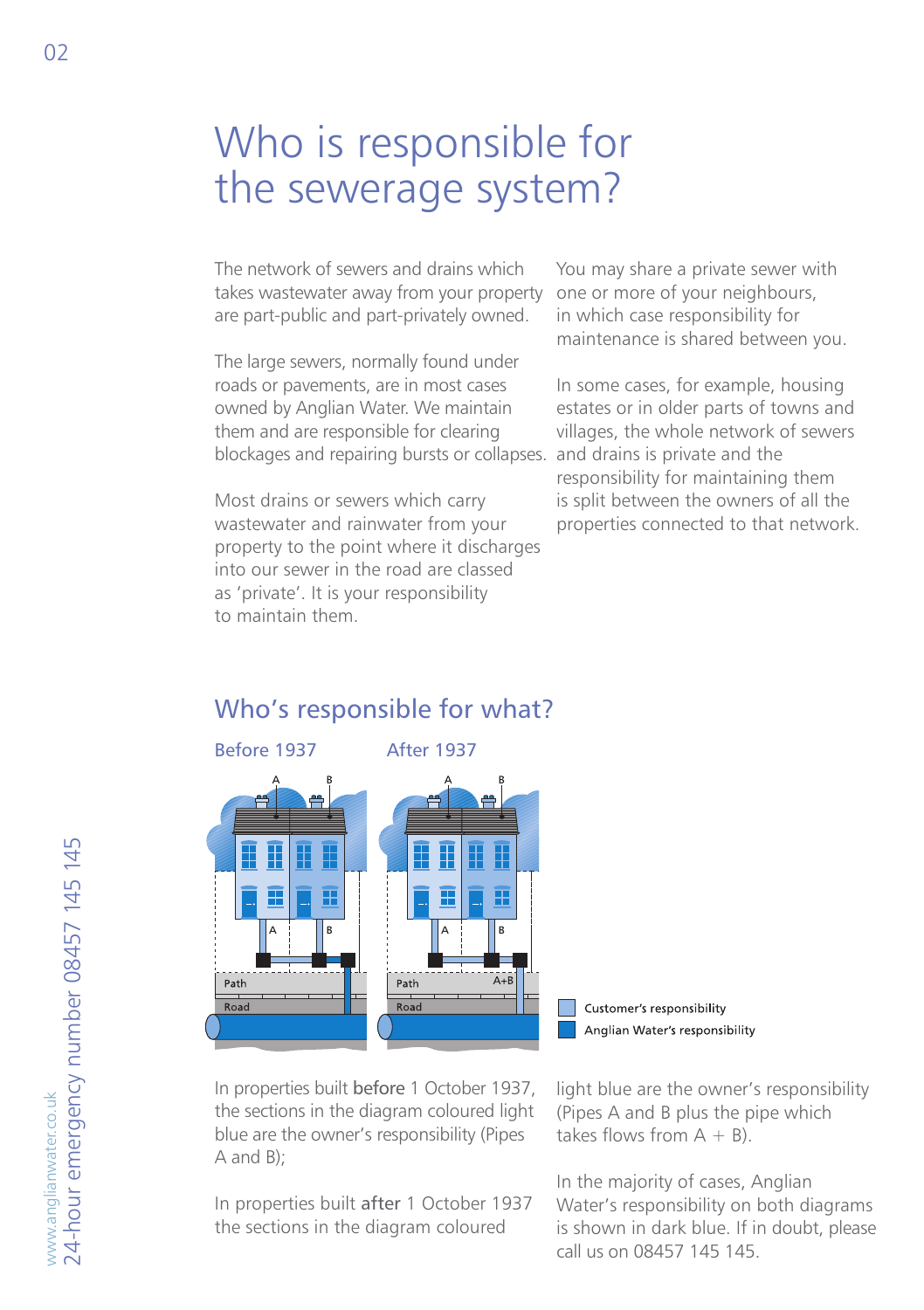# How Anglian Water can help

If your property has been affected, please call us immediately on our 24-hour contact centre line 08457 145 145. We will contact you within four hours of being notified of internal flooding to decide the best course of action.

Our Service Standards Charter promises that, we will visit within four hours of being notified of internal flooding to investigate and decide the best course of action to start the clean up.

We will contact you on being notified of external wastewater flooding and discuss the best course of action to start the clean up with you.

Please note: Our response times don't apply if we are prevented from meeting our standards by third party actions or exceptional circumstances, such as severe weather conditions.

For external flooding once the flooding has subsided, if requested, we can provide FREE assistance by:

- $\Rightarrow$  Removing excess liquid and any solids left behind
- $\Rightarrow$  Washing down and disinfecting the affected area.

The assistance we offer is given on a 'without prejudice' basis, which means we don't accept liability for the flooding at the time of the incident and we will carry out investigations to confirm the cause.

# Responsibilities of other agencies

County councils – Blocked highway drains and road gullies can sometimes cause surface water flooding. They are the responsibility of the Highways Authority. Your county council's Highways Department can provide a contact number and your district council can also provide contacts for your local Environmental Health Officer should you have further concerns.

Environment Agency – Advice and information on how to prepare for general flooding can be obtained from Floodline on 08459 881 188 or from the Floodline pack available from their website www.environment-agency.gov.uk

You can also obtain information from the National Flood Forum on www.floodforum.org.uk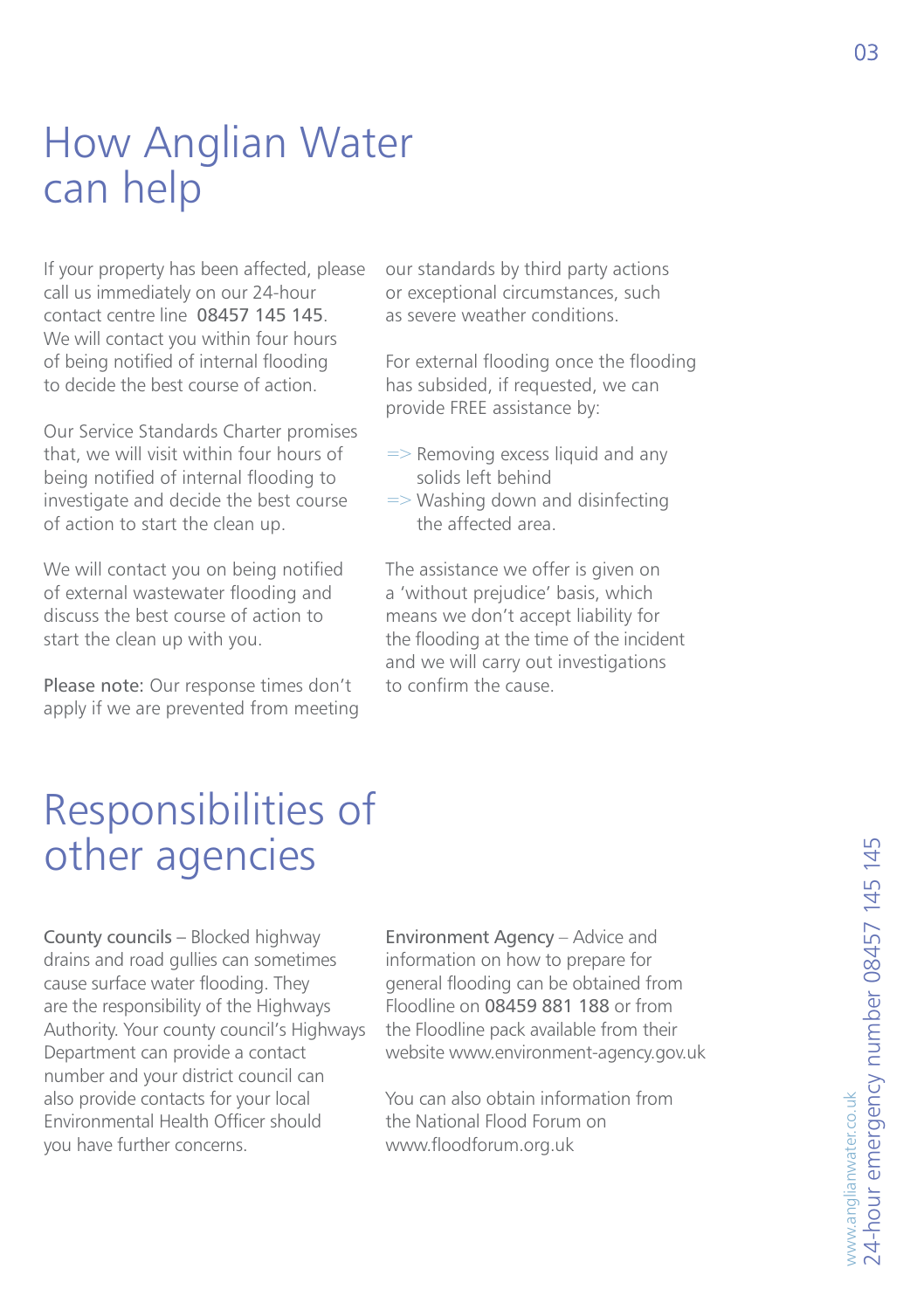

# Cleaning up

#### Internal flooding

Contact your own home insurance company as soon as possible; they should then initiate their professional disaster recovery agents to attend the property.

If you start to clean up, make sure you wear protective clothing, such as rubber gloves, and wash hands after exposure. Where disinfectant has been used, do not wipe down surfaces immediately as this will reduce its effectiveness.

Soft furnishing and any other items that are heavily soiled and/or damaged beyond repair should be placed outside to prevent the spread of bacteria. If you attempt to salvage soft furnishings, leave them to dry out, then vacuum.

Please note: Ensure loss adjusters appointed by your insurance company have completed their survey before disposing of any items.

Wash down all hard surfaces with a mild detergent/disinfectant, following manufacturers' instructions, several times until visibly clean. Food preparation surfaces (including the refrigerator) should be washed down with a foodsafe disinfectant.

All crockery, pots and pans should be washed thoroughly in hot, soapy water. If any are chipped or damaged, discard them.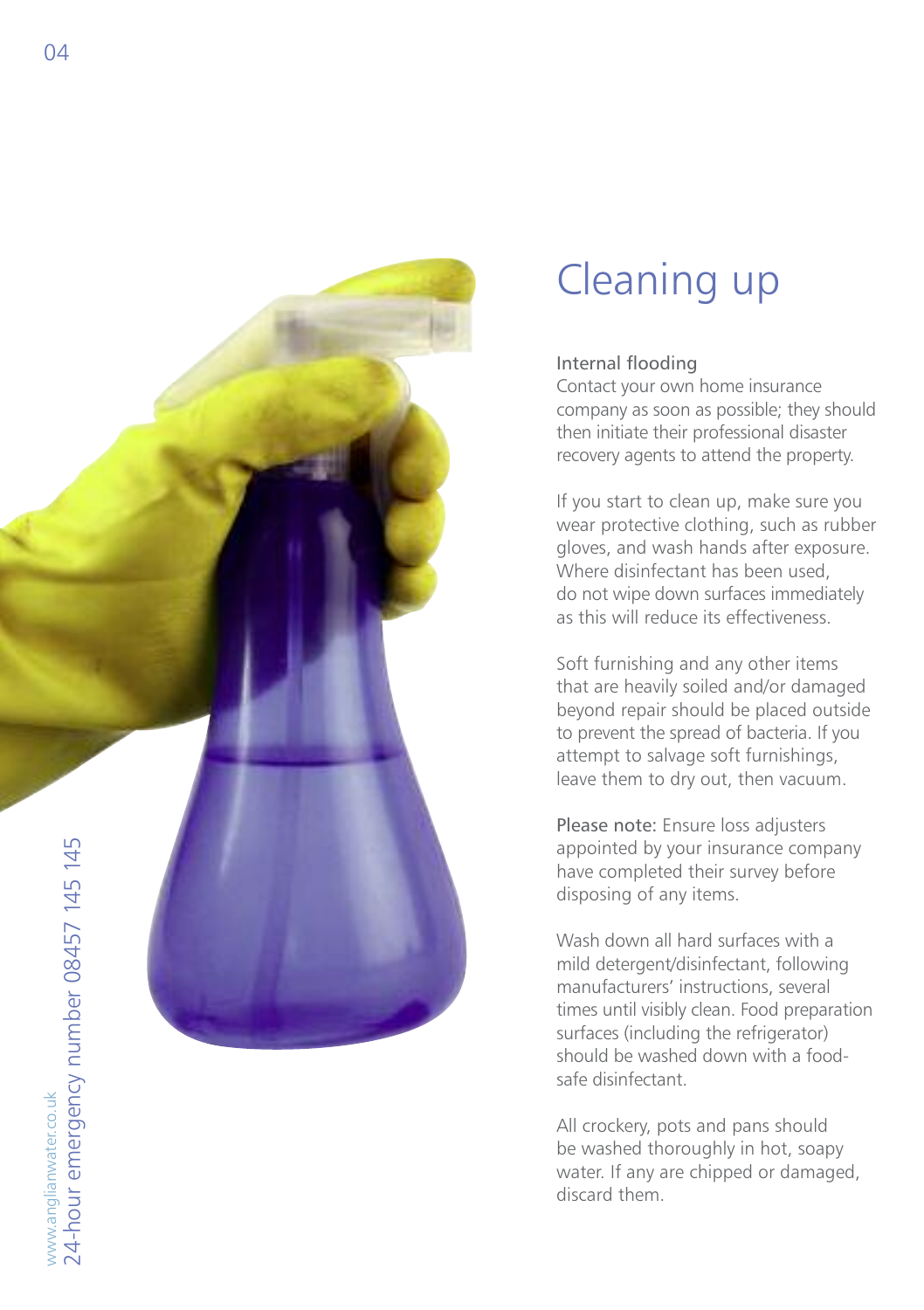In all cases of wastewater flooding, we recommend that you contact your insurance company for help and advice to make a claim.

To assist your claim, make a list of all damaged goods, including food. Photographs and videos to illustrate damage sustained will be very useful.

Clothing, bedding and soft articles should be laundered on a hot wash (60ºC and above). Items that cannot be washed in a machine need to be professionally cleaned or disposed of.

Allow everything to dry thoroughly – this will help destroy germs. Moderate, but not excessive, heating in conjunction with good ventilation can help the drying out process.

#### External Flooding

If requested, we will arrange for excess liquid and debris to be removed as soon as possible after the flooding has subsided.

Gardens and lawns should be left to allow ultra-violet rays in sunlight to destroy bacteria. The time it takes for bacterial contamination to return to normal levels will depend on the season and soil type, but the maximum period for levels to return to normal is one month.

You should avoid working in the garden during this period because disturbing the soil can prolong the process. Children and pets shouldn't be allowed onto the affected area. There is no need to remove soil or plants, although any food crops that have been soaked with wastewater should be destroyed. Paths and driveways should be washed down and disinfected.

### Your health and safety

If you come into contact with the flooded area during the clean up and disinfection process you should wash your hands thoroughly. Make sure you cover any cuts and wounds with a waterproof plaster.

Put contaminated food, including cans, into refuse sacks for disposal. Don't eat garden or allotment produce that has been contaminated.

Take particular care when preparing food. Always wash your hands and store open food in a sealed container.

If you feel unwell, accidentally swallow any contaminated material, or have any symptoms, such as diarrhoea or sickness after the flood, call your doctor immediately.

Ensure your property is well ventilated – but remember security! Do not use any gas or electrical appliances that may have been affected until a qualified gas fitter or electrician has checked them.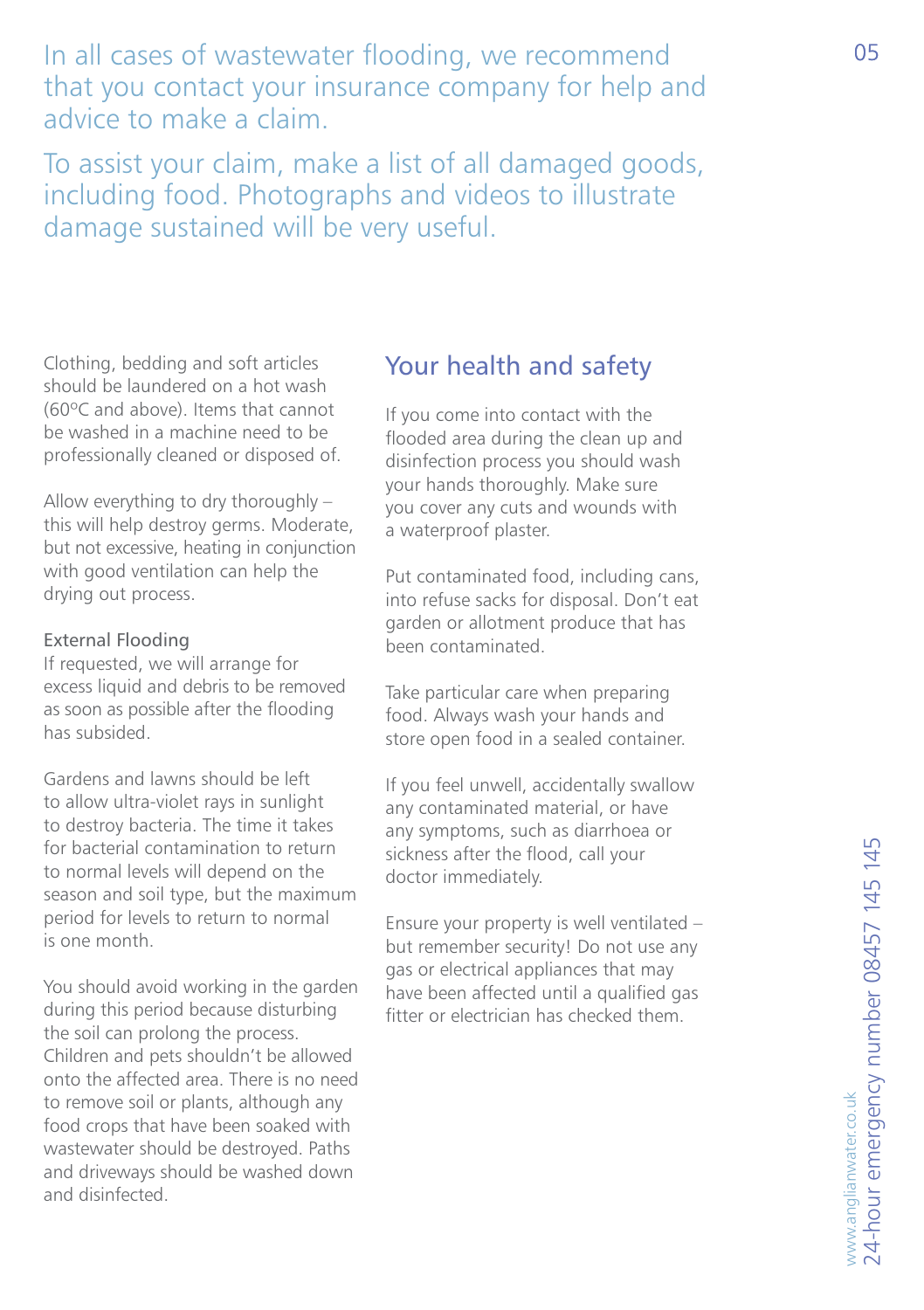Clothing, bedding and soft articles should be laundered on a hot wash (60ºC and above). Items that cannot be washed in a machine need to be professionally cleaned or disposed of.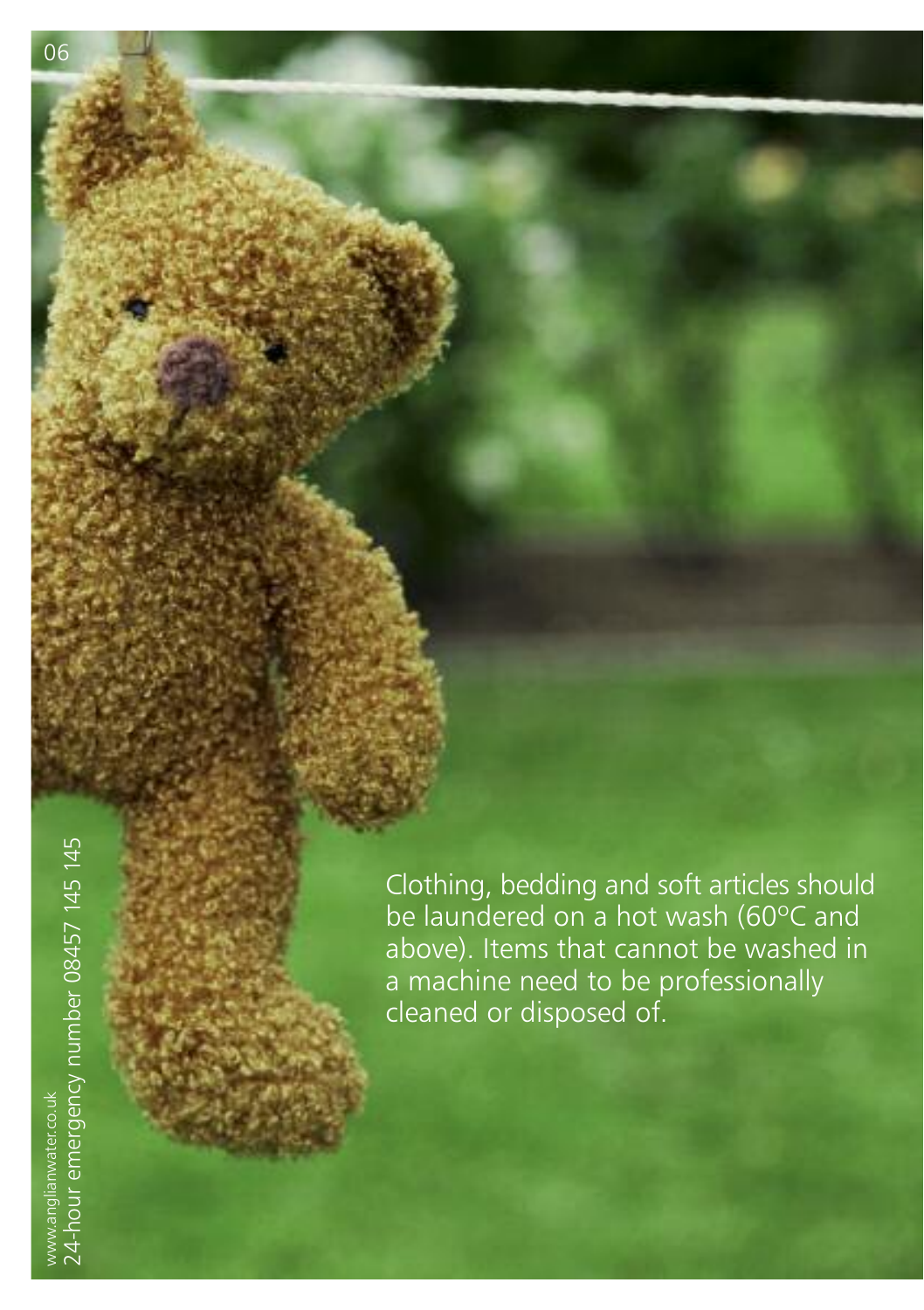# What happens after the clean up?

Our Service Standards Charter promises:

- $\Rightarrow$  If flooding from the public sewer affects your property internally, we will automatically refund your sewerage bill for each internal flooding incident, this will be a minimum of £150 and up to a maximum of £1,000 for each incident.
- $\Rightarrow$  If flooding from the public sewer affects your property externally, you may be entitled to claim 50 per cent of your annual sewerage charges from a minimum of £75, up to a maximum of £500. We will investigate the circumstances of the flooding and advise whether you are entitled to claim.
- $\Rightarrow$  If asked, we will provide you with a letter of explanation about the cause of flooding within 10 working days. If we are carrying out an investigation into the sewer flooding that has affected you, we will keep you informed on our progress.

A payment made in accordance with our Service Standards Charter does not constitute an admission of responsibility for the flooding.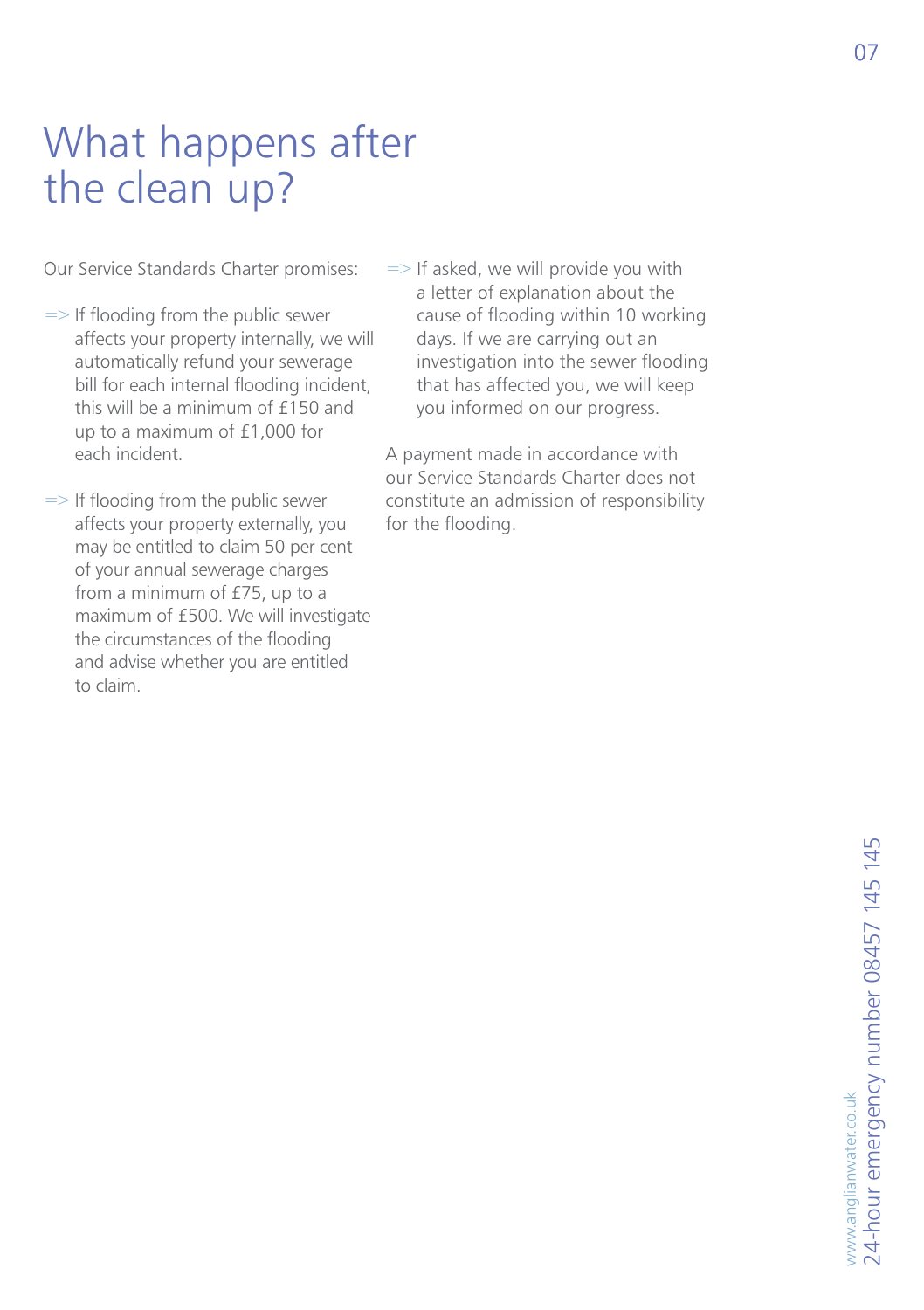## What happens if you are unhappy with our service?

If you have any concerns about our response to wastewater flooding and want to discuss the situation, please contact our Customer Services Team which can arrange a further investigation and respond within 10 days.

Anglian Water, Customer Services PO Box 10642, Harlow CM20 9HA

Telephone 08457 91 91 55 Email AnglianWaterCustomerServices @anglianwater.co.uk

## Independent help

Independent advice and help is also available from the Consumer Council for Water – Central and Eastern Region.

Consumer Council for Water Carlyle House, Carlyle Road, Cambridge CB4 3DN

Telephone 08457 95 93 69 or 01223 323 889 Email eastern@ccwater.org.uk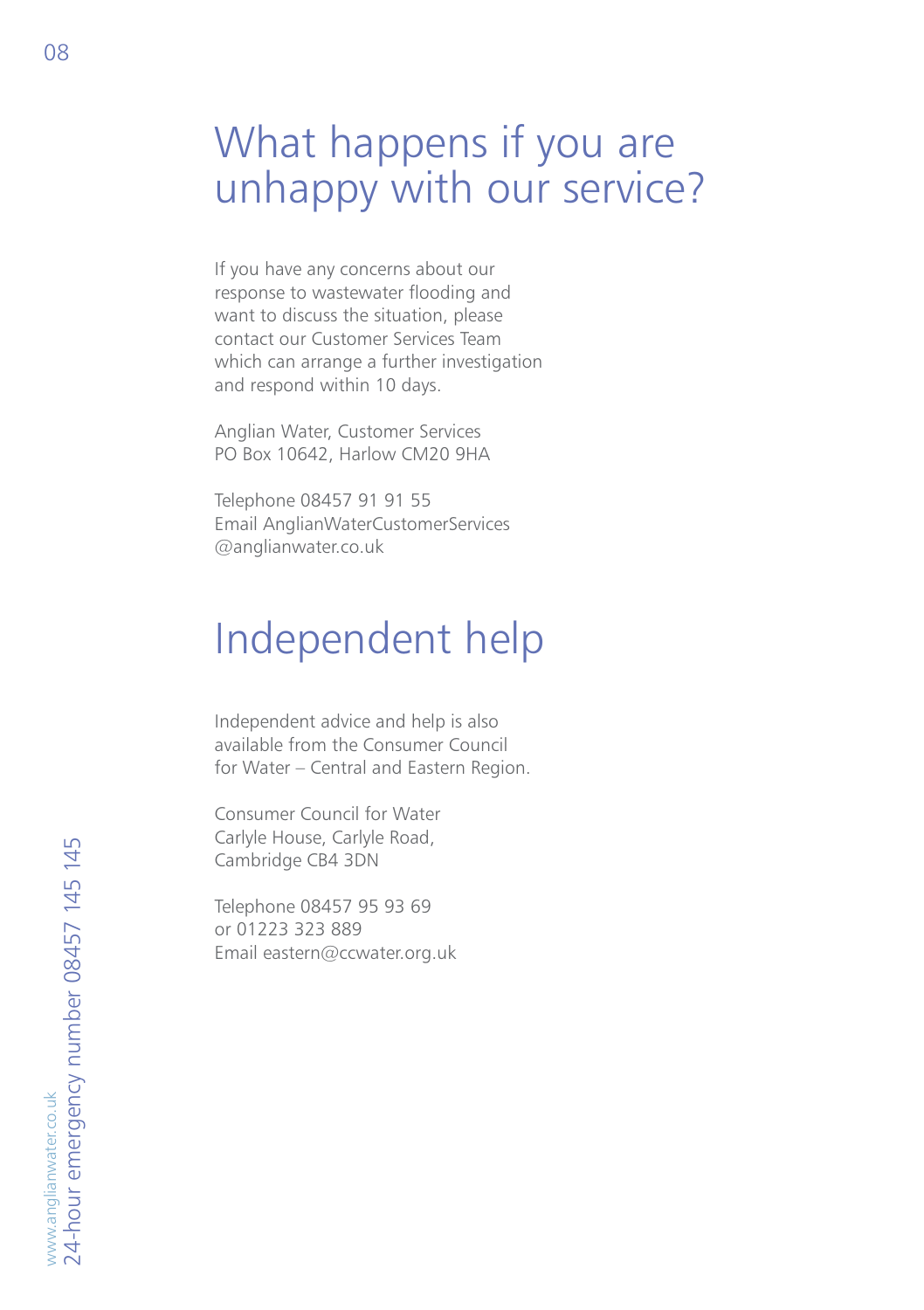All crockery, pots and pans should be washed thoroughly in hot, soapy water. If any are chipped or damaged, discard them.

BC1